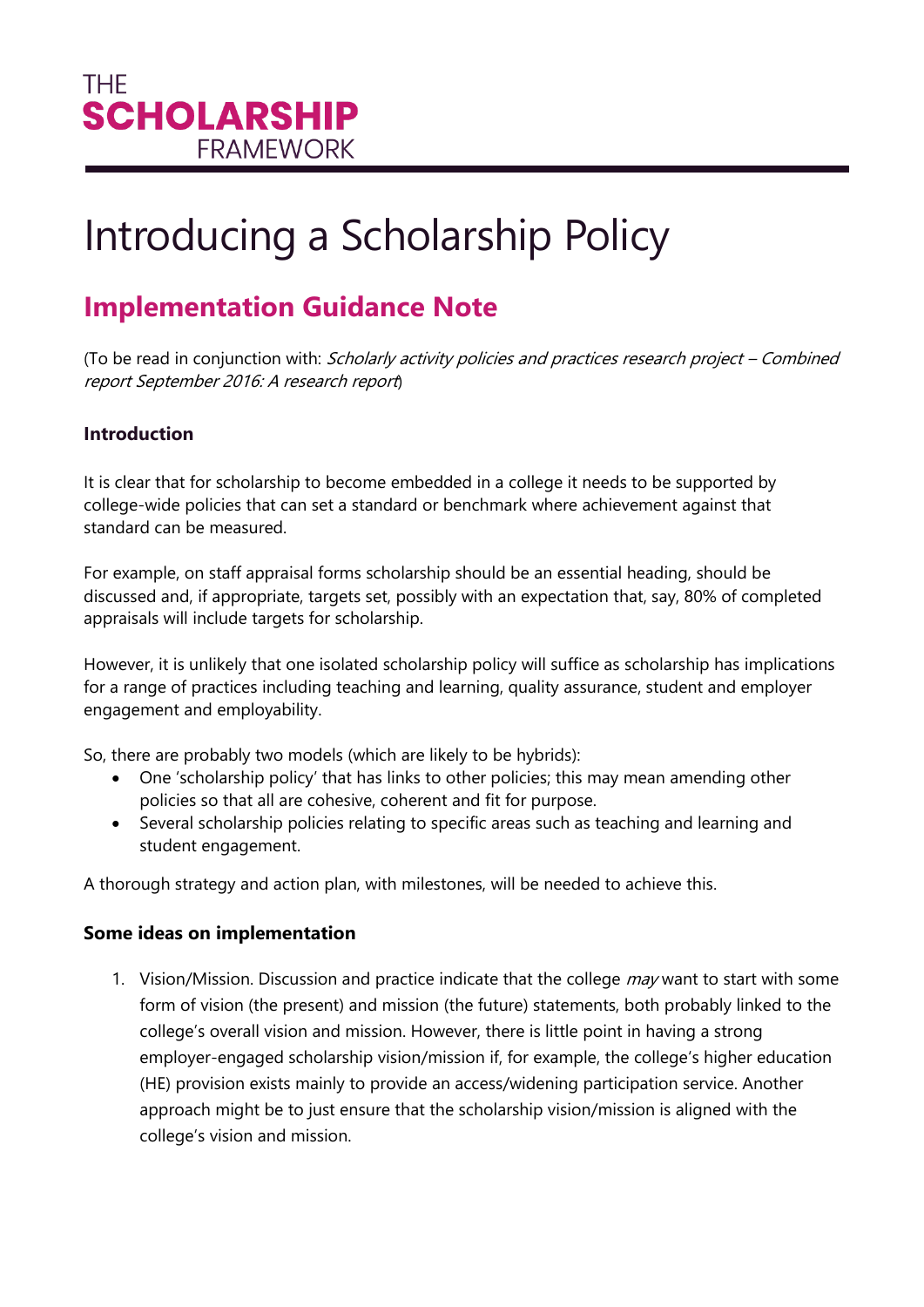- 2. Definition. It probably also makes sense for a college to develop an accepted definition of scholarship or a statement indicating what scholarship means for the college. This is important – and could provide a useful opportunity to consult widely to develop understanding and future support. The Simmons Report also indicates that in developing this definition (a) you may want to provide a theoretical or philosophical base such as West Nottinghamshire College [page 3] and Bradford College [appendix 4 page 19]; (b) a list of scholarly activities is not a definition, but could be included as an explanatory or indicative appendix; (c) if you include CPD you need to differentiate that from scholarly activity [see page 3 for a useful out-take from the Madeleine King and John Widdowson paper]; and (d) it is probably sensible to be aware of your validating institution's definition.
- 3. Embedded-ness. The first two outputs could take some time, especially if the college wants to consult widely with all staff? Both, of course, are fairly ineffective instruments unless you have a plan and processes/practices that will meet the ideals contained in the vision/mission and the content in the definition. Drawing on the Simmons Report, here's what you could include:
	- A scholarship culture. Possibly the trickiest to implement and sustain. Much will depend on present cultures and norms in the college. One element will undoubtedly include senior staff 'buying in' to such a culture and they themselves acting in a scholarly way. This is likely to include some form of discussion with the Executive/Senior/College Management Team/because if the other members of staff don't observe this behaviour they will be far more reticent to embed such an approach in their own practice. It is also important for staff to understand that scholarship is not just about writing an article for a peer-refereed journal or producing a piece of fine art, although both are, of course, appropriate. Engaging with employers and students in a scholarly way, developing a new curriculum and being active in your professional/occupational association(s) are all forms of scholarly activity. It is important that structures are established that capture these activities (see below). Moreover, cultural change can take time, although some argue for a 'big bang' approach. Each college will need to think deeply about this issue.
	- Appraisal. For scholarship to become embedded it must become part of the appraisal process. This will probably need to be a mandatory measure. How it is achieved will depend on present appraisal policies and practices but could include simply adding a scholarship heading onto the present appraisal form(s).
	- Annual and Programme Review Committees (APRC). Again, it would make sense to add scholarship, and possibly student and employer scholarship, as standing agenda items in these committees – and this could also facilitate programme/team approaches to scholarship. It will also be appreciated by your validating partner and external examiners if you can add evidence to an external quality assurance report such as Annual Programme Review, improved National Student Survey (NSS) scores

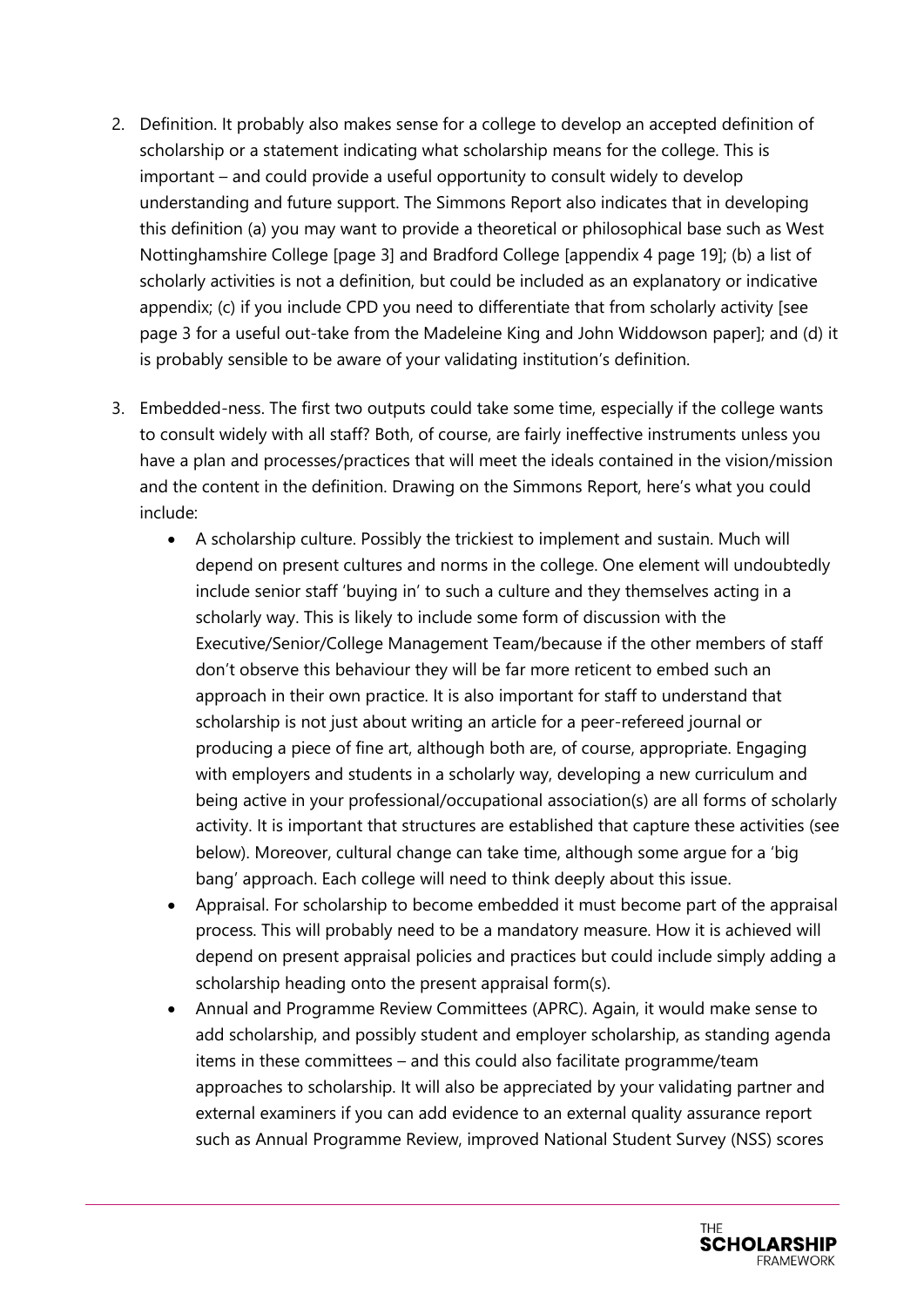and, of course, the Teaching Excellence and Student Outcomes Framework (TEF) institutional commentary. An Executive will also see the sense in this.

- Department/Faculty/College-wide HE committees. If the scholarship discussion/outcomes/actions were included in APRC minutes the issue would also naturally occur on other wider college committees – so the concept and associated actions then become embedded at all levels and there is an accountability tree. It's important to note that, as 'champions' emerge and their actions are noted and disseminated, others will try to emulate them. A 'virtuous' cycle, as it were.
- There also needs to be a body/committee that receives a final college-wide scholarship report and signs it off, with a report probably received by the governing body. This structure will need to be determined locally.
- Publication and dissemination is also critical and all colleges undertake this in different forms – conferences, newsletters, journals etc. Hopefully, the process described above will generate material as well as strengthening sustainability.
- Resources and associated allocation structures. All colleges have budgets for staff development, some for research – and in all cases demand exceeds the resource available. Various models seem to have been developed to support scholarly activity:
	- o A central 'scholarship/research' fund where proposals are submitted and agreed using transparent rules and processes. Popular but possibly more difficult for colleges with small HE cohorts to maintain.
	- o As part of the staff development fund particularly popular for those undertaking further qualifications that include a research/scholarship element.
	- o Successfully bidding for project monies and undertaking research as part of the project, sometimes including support to attend and present at conferences and external workshops. This is sometimes described as Research and Development and in almost all cases will include some form of research – data collection, surveys, questionnaires, interviews etc. This type of activity often functions outside the usual college structures. It needs to be identified, captured and disseminated as part of the college's scholarly output.
	- o Timetabled time for scholarly employer engagement such as assessing new technology or work-based practices.
	- o Possibly a clear distinction being made between the different types of scholarship identified in the Boyer model which might act as an invitation, for example, for some teachers to concentrate specifically on the scholarship of teaching and learning, and possibly with separate funds being made available for that type of research. There are many permutations here.
- Other forms of support include: the shorter HE academic year freeing up time for scholarship; adroit timetabling to release self-directed study time; some form of remission from teaching based on HE teaching load. Often, a college uses a

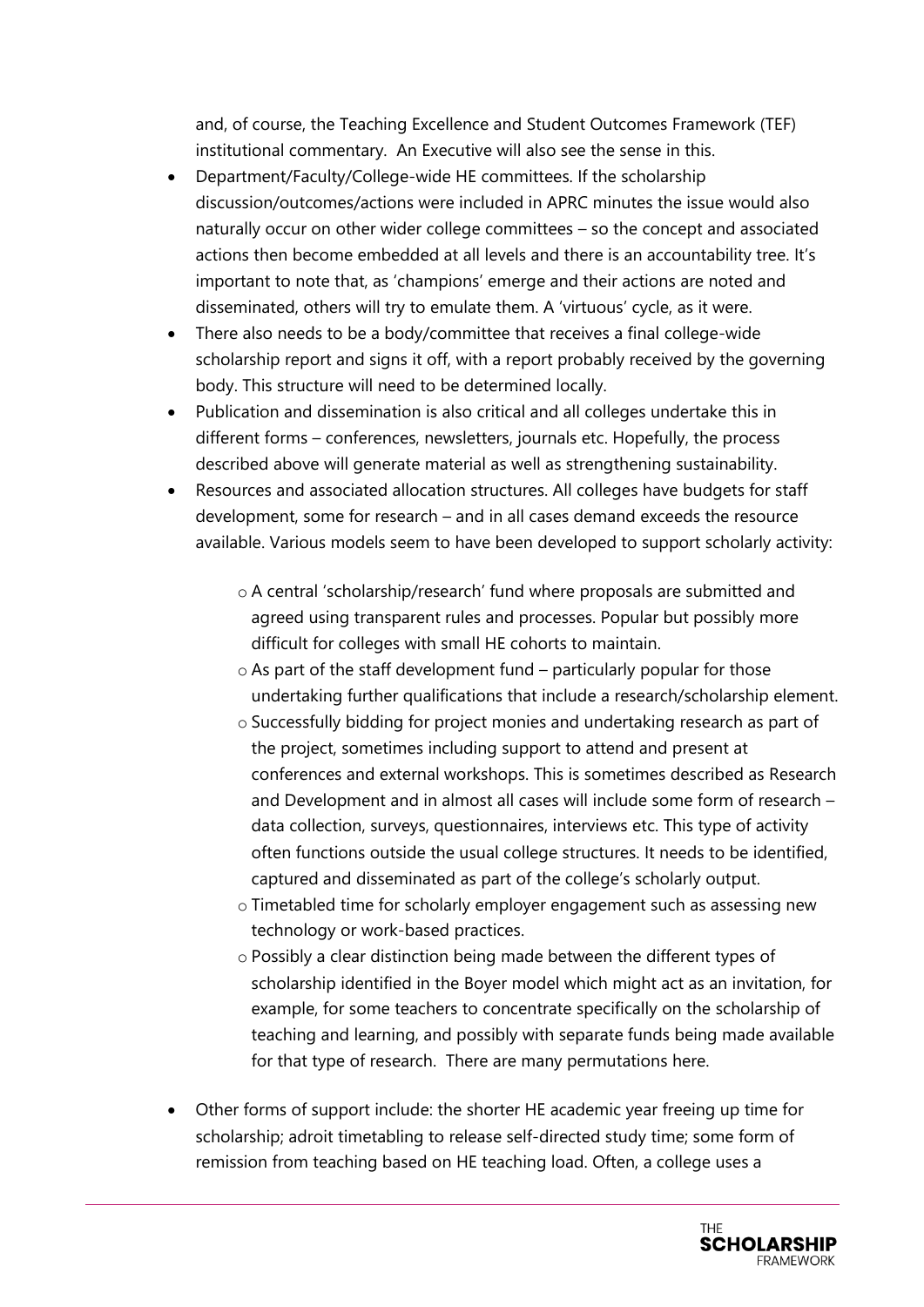combination of these and other measures such as financial support to study at postgraduate level.

Each college will need to work out its own policies and practices in this area; some colleges leave it to local departments, usually Heads of Department, to decide practices in this area. This could be appropriate in colleges with one department that is 'HE-heavy' but of course covert practices usually come to light over time.

#### **Capturing activity, dissemination and impact**

4. Support for embedding scholarly activity is unlikely to be successful unless its worth can be demonstrated to students, practitioners and senior managers. And providing causal relationships in such a complicated process such as teaching and learning is not easy. Before addressing the issue of impact, it is worth noting that unless you capture something that can be measured you cannot measure it. So, capturing scholarly activity is a crucial first step and can involve a variety of instruments: (a) through administrative and quality assurance structures as indicated previously; (b) seeking articles or opinion pieces for a regular internal newsletter; (c) seeking inputs into internal, possibly end-of-year summative conferences and celebrations of outputs and impacts, and recognition for staff and students engaged in scholarly activity; (d) some form of regular, possibly annual, scholarly activity college publication. Trying to capture inputs from students and employers, probably via the staff, could also be productive; this is only likely to be achieved if staff members understand that scholarship includes a variety of activities.

The above also covers dissemination; capturing without disseminating can make an impact appear weak. For other dissemination methods, see the section in the Simmons Report [page 7/8].

Measuring impact is more challenging. This note has already indicated that by capturing and including a summary of scholarly activities in external reports such as the institutional commentary for the TEF scholarship could be very useful. There are also other measures that could be improved by implementing a 'scholarship culture' such as NSS scores, improved retention, employability and a higher TEF award. It may also mean that a validating university is more prepared to validate honours programmes and local employers may be prepared to commission applied research. Scholarship activities can also be of mutual benefit to the college and local community: examples could include arts projects and social audits. It is likely that to achieve these improvements over time significant scholarly engagement would need to take place with students and employers. It is also sensible to explore internal surveys with college students to ascertain the impact of introducing a more scholarly culture. It is worth noting that trend results take time, and are not always possible in a fast-moving environment. Colleges thinking about Taught/Foundation Degree Awarding Powers or possibly 'challenger provider' DAP (to be confirmed) would already be making their case by acting in these ways.